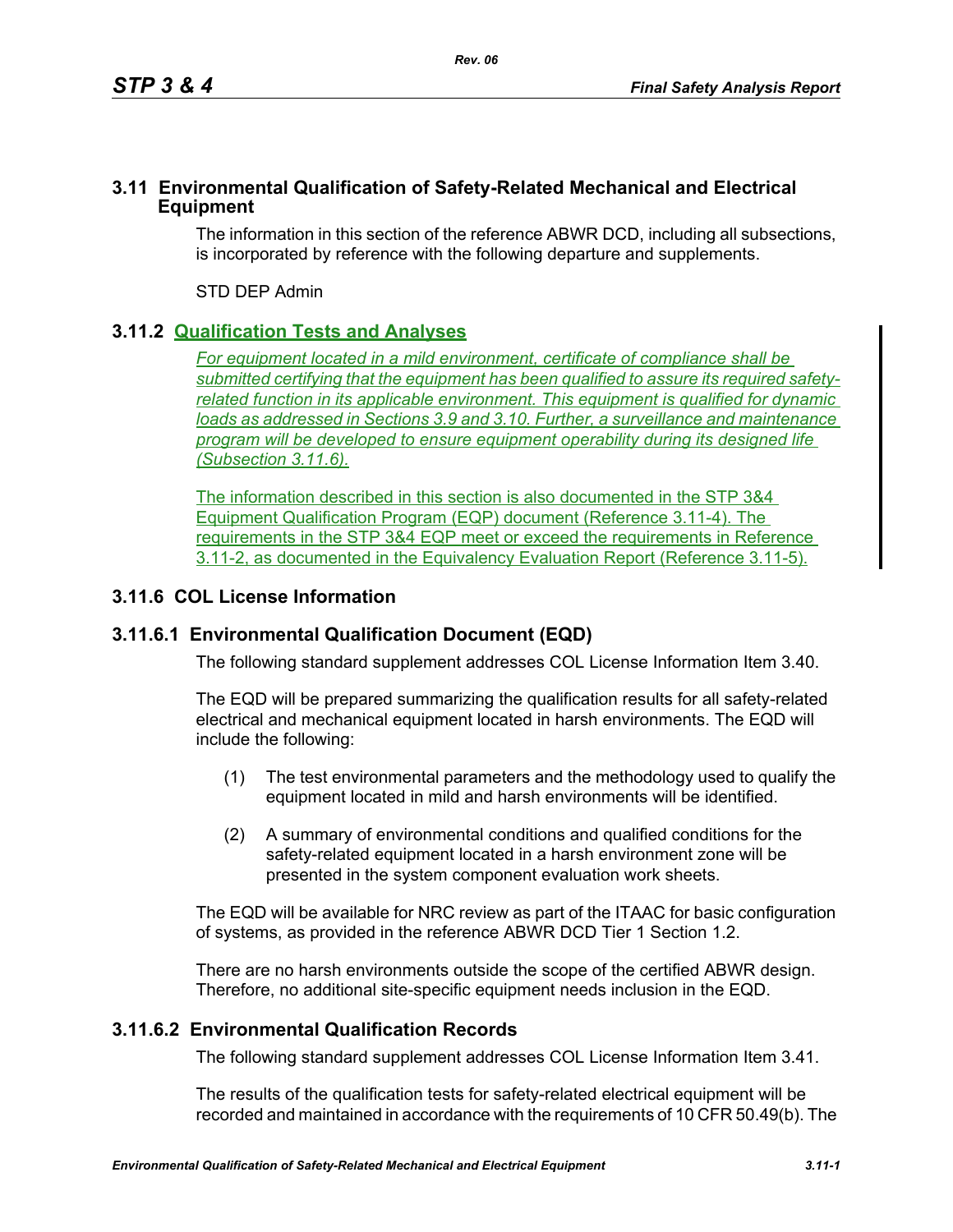records will be available for NRC review as part of the ITAAC for basic configuration of systems, as provided in the reference ABWR DCD Tier 1 Section 1.2.

## **3.11.6.3 Surveillance, Maintenance and Experience Information**

The following standard supplement addresses COL License Information Item 3.42.

The equipment certificates of qualification compliance will be required. A surveillance and maintenance program will be developed to ensure equipment operability during its designed life. More detail about surveillance program is in Chapter 16, Technical Specification. More detail about the maintenance program is in Chapter 17.06S as per 10 CFR 50.65.

A list of non-safety-related control systems subject to adverse environments will be evaluated for the safety implications as identified in IE Information Notice 79-22, Qualification of Control Systems. These are design related considerations that will be factored into the detailed design.The records of evaluation will be available for NRC review as part of the ITAAC for basic configuration of systems, as provided in the reference ABWR DCD Tier 1 Section 1.2.

Issues related to equipment wetting and flooding above the flood level as identified in IE Information Notice 89-63, Possible Submergence of Electrical Circuits Located Above the Flood Level Because of Water Intrusion and Lack of Drainage, are design related considerations that will be factored into the detailed design.The records of evaluation will be available for NRC review as part of the ITAAC for basic configuration of systems, as provided in the reference ABWR DCD Tier 1 Section 1.2.

# **3.11.6S Qualification of Mechanical Equipment**

To respond to RG 1.206 the following supplemental information is being provided. The process for determining the suitability of environmentally sensitive soft parts in mechanical equipment has been established for all commodities and sub-components of mechanical equipment that perform a safety-related function by adherence to the requirements of NEDE-24326-1-P "General Electric Environmental Qualification Program." This specification invokes the requirements of the applicable IEEE standards (e.g. 323 and 344), which will ensure that any elastomer, seal or lubricant used in mechanical equipment will be capable of performing the respective safety function under the environmental conditions to which it is subjected. Additionally, nonmetallic subcomponents of mechanical equipment will be qualified in accordance with QME-1-2007, Appendix QR-B.

As stated in DCD Chapter 3.11.1, safety-related mechanical equipment are defined and specified in DCD Chapter 3.2. Specifically, for mechanical components, the requirements of DCD Chapter 3.9 ensure that any safety-related function is capable of being performed, including passive functions such as pressure boundary integrity. The documentation requirements of DCD Chapter 3.2.6 and 10CFR50 Appendix B ensure that the materials used will be capable of performing the safety-related functions defined for mechanical equipment and components. These requirements ensure that the constituent parts of a safety-related assembly or component is capable of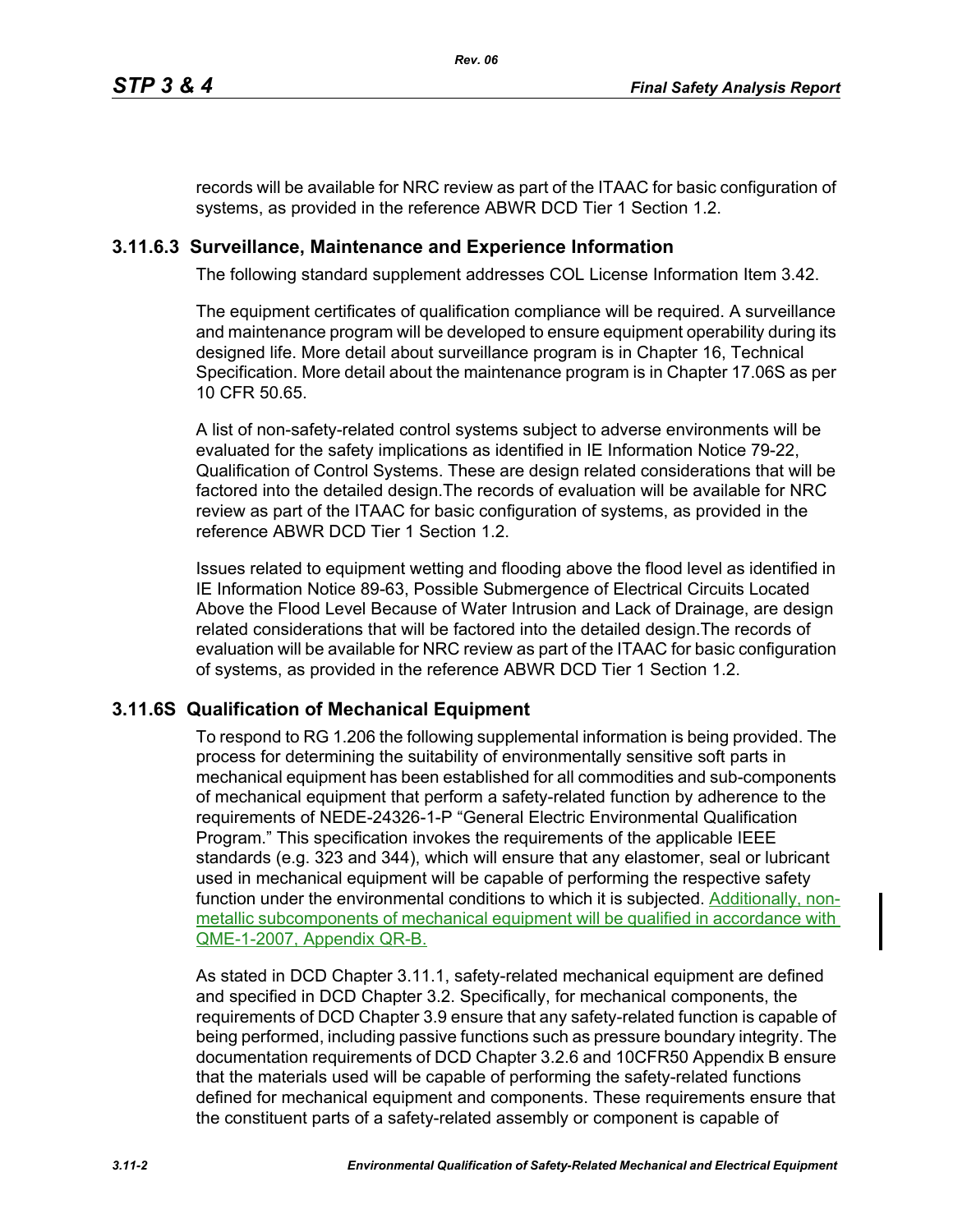performing its required function during normal, abnormal, test, design basis accident and post-accident environmental conditions.

## **3.11.7 Operational Information**

The following site-specific supplement provides an operational program description of the STP 3 & 4 Environmental Qualification (EQ) Program.

Equipment qualification activities for the STP 3&4 project that affect safety-related equipment will be conducted by detailed, written, and approved procedures and instructions. These procedures and instructions include the Operating Equipment Qualification Program (OEQP) in the Operation, Emergency Response, Maintenance, Test, Inspection, and Surveillance activities in the plant.

The EQ process verifies that each safety-related structure, system and component is appropriately qualified for use in the STP 3&4 project. EQ files are maintained for all safety-related equipment and non-safety-related post-accident monitoring devices that are subject to a harsh environment. The records generated by this program form the basis for the STP 3&4 equipment qualification operational program. The files are maintained for the operational life of the plant. Central to the EQ Program is the EQ Equipment List. The EQ Equipment List identifies the electrical, mechanical, and I&C equipment or components that must be environmentally qualified for use in a harsh environment.

EQ data packages are developed in accordance with industry standard practices. During construction, the Constructor will be responsible for ensuring that mounting, support, and connection configurations established during EQ are maintained in the installed condition. Deviations from the qualified configuration must be evaluated and documentation of the evaluations maintained in the EQ record files as Quality Assurance records in auditable form for the life of the plant. Upon completion of construction and beginning with the first system startup activities, EQ document packages are turned over to STPNOC as systems are completed and accepted by STPNOC. Field changes will be reviewed to ensure that parameters established during EQ are maintained. Deviations will be evaluated and documented in the EQ record files.

The program is responsible for all aspects of the continuing EQ program such as:

- **Maintenance of the EQ Equipment List**
- Plant procedures for control and maintenance of the EQ documentation
- **Evaluation of design and qualified life to support continued operation**
- Addressing programmatic aspects of the OEQP such as aging of non-metallic parts
- Evaluating engineering and design questions as they arise such as synergistic effects during long term power operations while allowing for considerations like available operating life with a margin for fulfilling important to safety functions during a DBA or other analyzed accident